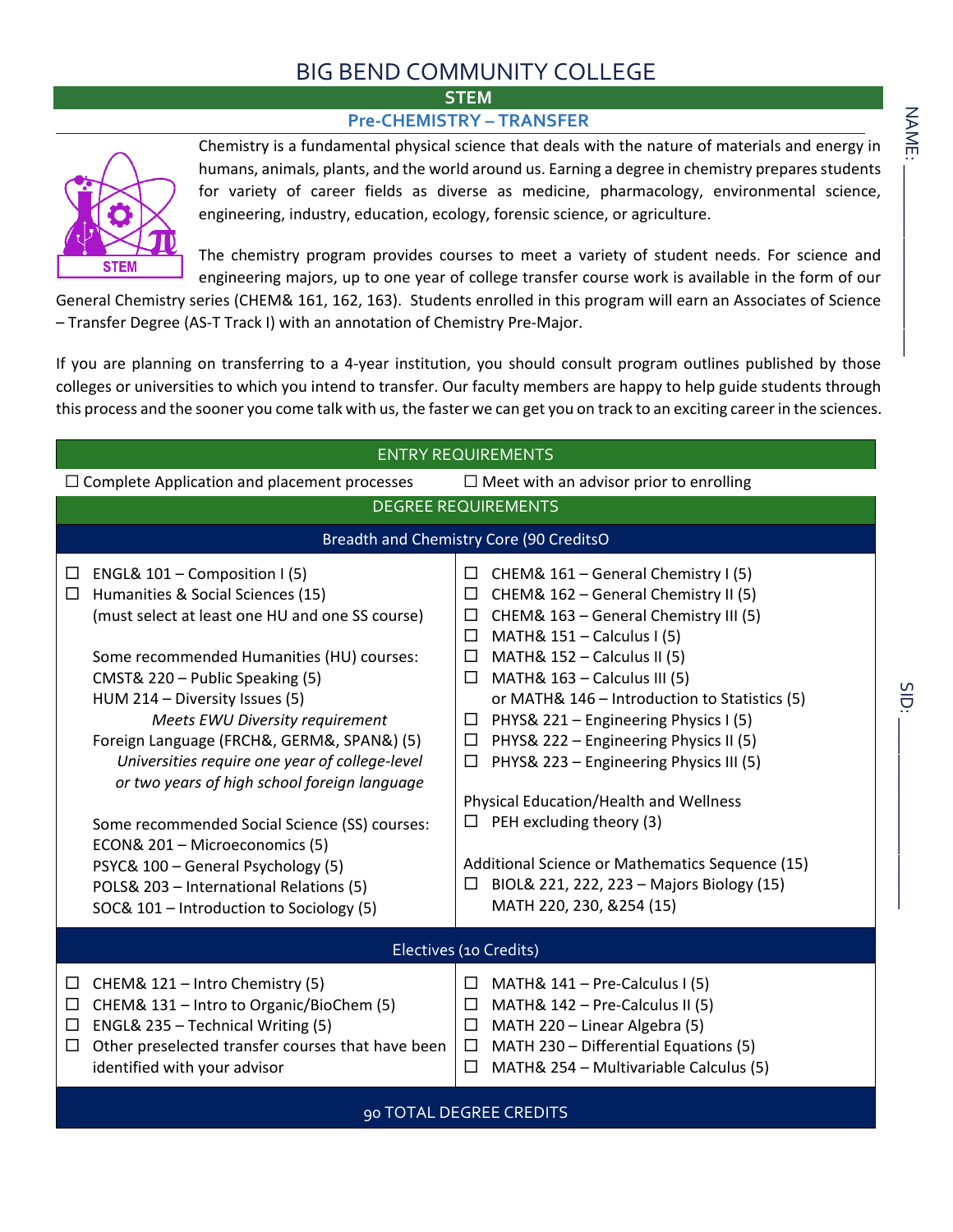## CHEMISTRY PREREQUISITE FLOW CHART

Start by talking with your assigned advisor to determine which courses to take first based on your placement scores.

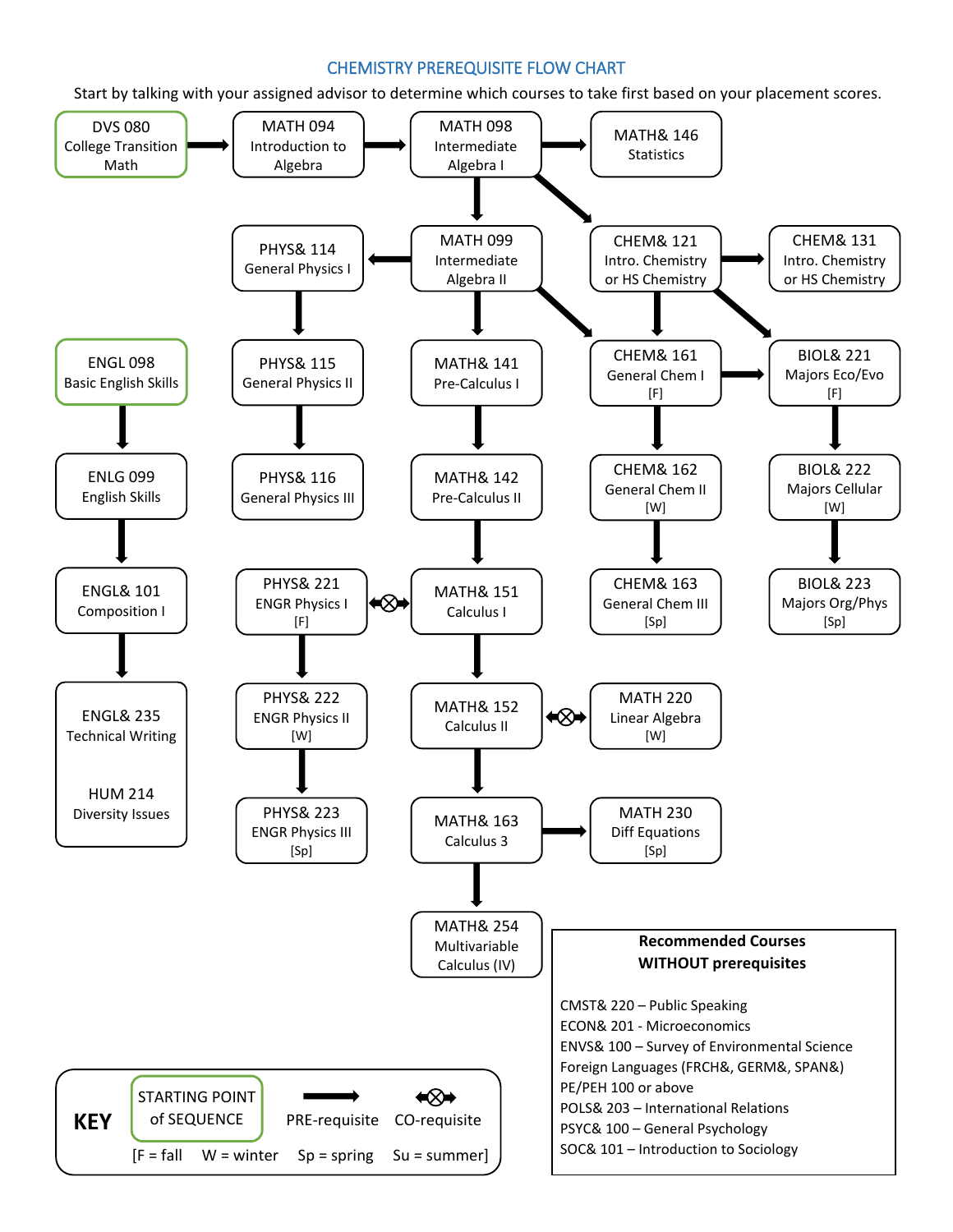| STARTING WITH PLACEMENT AT<br>BELOW PRE-CALCULUS & NO PREVIOUS CHEMISTRY<br><b>QUARTERLY PROGRAM PLAN (YEAR ONE)</b> |                                |                            |  |  |  |
|----------------------------------------------------------------------------------------------------------------------|--------------------------------|----------------------------|--|--|--|
| FALL (15 credits)                                                                                                    | WINTER (15 credits)            | SPRING (15 credits)        |  |  |  |
| CHEM& 105 (5)                                                                                                        | Advisor Approved HU/SS (5)     | Advisor Approved HU/SS (5) |  |  |  |
| ENGL 098/099 (5)                                                                                                     | ENGL& 101 (5)                  | CHEM& 121 (5)              |  |  |  |
| MATH 094-099 (5)                                                                                                     | MATH& 141 (5)<br>MATH& 142 (5) |                            |  |  |  |
| QUARTERLY PROGRAM PLAN (YEAR TWO)                                                                                    |                                |                            |  |  |  |
| FALL (10 credits)                                                                                                    | WINTER (15 credits)            | SPRING (10 credits)        |  |  |  |
| CHEM& 161 (5)                                                                                                        | CHEM& 162 (5)                  | CHEM& 163 (5)              |  |  |  |
| MATH& 151 (5)                                                                                                        | MATH& 152 (5)                  | MATH& 163 or 146 (5)       |  |  |  |
|                                                                                                                      | Advisor Approved HU/SS (5)     |                            |  |  |  |
| EXAMPLE QUARTERLY PROGRAM PLAN (YEAR THREE)                                                                          |                                |                            |  |  |  |
| FALL (10 credits)                                                                                                    | WINTER (10 credits)            | SPRING (10 credits)        |  |  |  |
| PHYS& 221 (5)                                                                                                        | PHYS& 222 (5)                  | ENGL& 235 (5)              |  |  |  |
| MATH& 254 (5) (prereg of 163) or                                                                                     | MATH 220 (5) or                | PHYS& 223 (5)              |  |  |  |
| BIOL& 221 (5)                                                                                                        | BIOL& 222 (5)                  | MATH 230 (5) or            |  |  |  |
|                                                                                                                      |                                | <b>BIOL&amp; 223</b>       |  |  |  |

| STARTING WITH PLACEMENT OF<br>PRE-CALCULUS & PREVIOUS CHEMISTRY |                            |                      |                          |                            |                            |  |
|-----------------------------------------------------------------|----------------------------|----------------------|--------------------------|----------------------------|----------------------------|--|
| <b>QUARTERLY PROGRAM PLAN (YEAR ONE)</b>                        |                            |                      |                          |                            |                            |  |
| FALL (15 credits)                                               | WINTER (15 credits)        |                      | SPRING (15 credits)      |                            | SUMMER 95-10 credits)      |  |
| CHEM& 161 (5)                                                   | CHEM& 162 (5)              |                      | CHEM& 163 (5)            |                            | Advisor Approved HU/SS (5) |  |
| <b>ENGL&amp; 101 (5)</b>                                        | Advisor Approved HU/SS (5) |                      | <b>ENGL&amp; 235 (5)</b> |                            | BIOL& 100 (5) or           |  |
| MATH& 141 (5)                                                   | MATH& 142 (5)              |                      | MATH& 151 (5)            |                            | MATH& 146 (5) in place of  |  |
|                                                                 |                            |                      |                          |                            | Winter of YR2              |  |
| <b>QUARTERLY PROGRAM PLAN (YEAR TWO)</b>                        |                            |                      |                          |                            |                            |  |
| FALL (credits)                                                  | WINTER (credits)           |                      |                          |                            | SPRING (credits)           |  |
| BIOL& 221 (5)                                                   |                            | BIOL& 222 (5)        |                          | Advisor Approved HU/SS (5) |                            |  |
| MATH& 152 (5)                                                   |                            | MATH& 163 or 146 (5) | BIOL& 223 (5)            |                            |                            |  |
| PHYS& 221 (5)                                                   |                            | PHYS& 222 (5)        |                          | PHYS& 223 (5)              |                            |  |

| <b>ADVISING</b>                                                                     |                                         |                                                 |  |  |
|-------------------------------------------------------------------------------------|-----------------------------------------|-------------------------------------------------|--|--|
| <b>FALL</b>                                                                         | <b>WINTER</b>                           | <b>SPRING</b>                                   |  |  |
| $\Box$ Fill out FAFSA or WAFSA for next year                                        | $\Box$ Assess program plan with advisor | $\Box$ Assess program plan with advisor         |  |  |
| $\Box$ Meet with your advisor                                                       | $\Box$ BBCC Foundation scholarship app  |                                                 |  |  |
|                                                                                     |                                         |                                                 |  |  |
| Last fall @ BBCC                                                                    | Last winter @ BBCC                      | Last spring @ BBCC                              |  |  |
| $\Box$ Begin university admissions process                                          | $\Box$ Submit admissions app by Jan 15  | $\Box$ Submit final transcripts to universities |  |  |
| $\Box$ Complete university scholarship apps<br>$\Box$ Research outside scholarships |                                         | $\Box$ Confirm with a university                |  |  |
| $\Box$ Identify letters of recommendation                                           | $\Box$ Apply for BBCC graduation        |                                                 |  |  |

NAME:

 $\blacksquare$